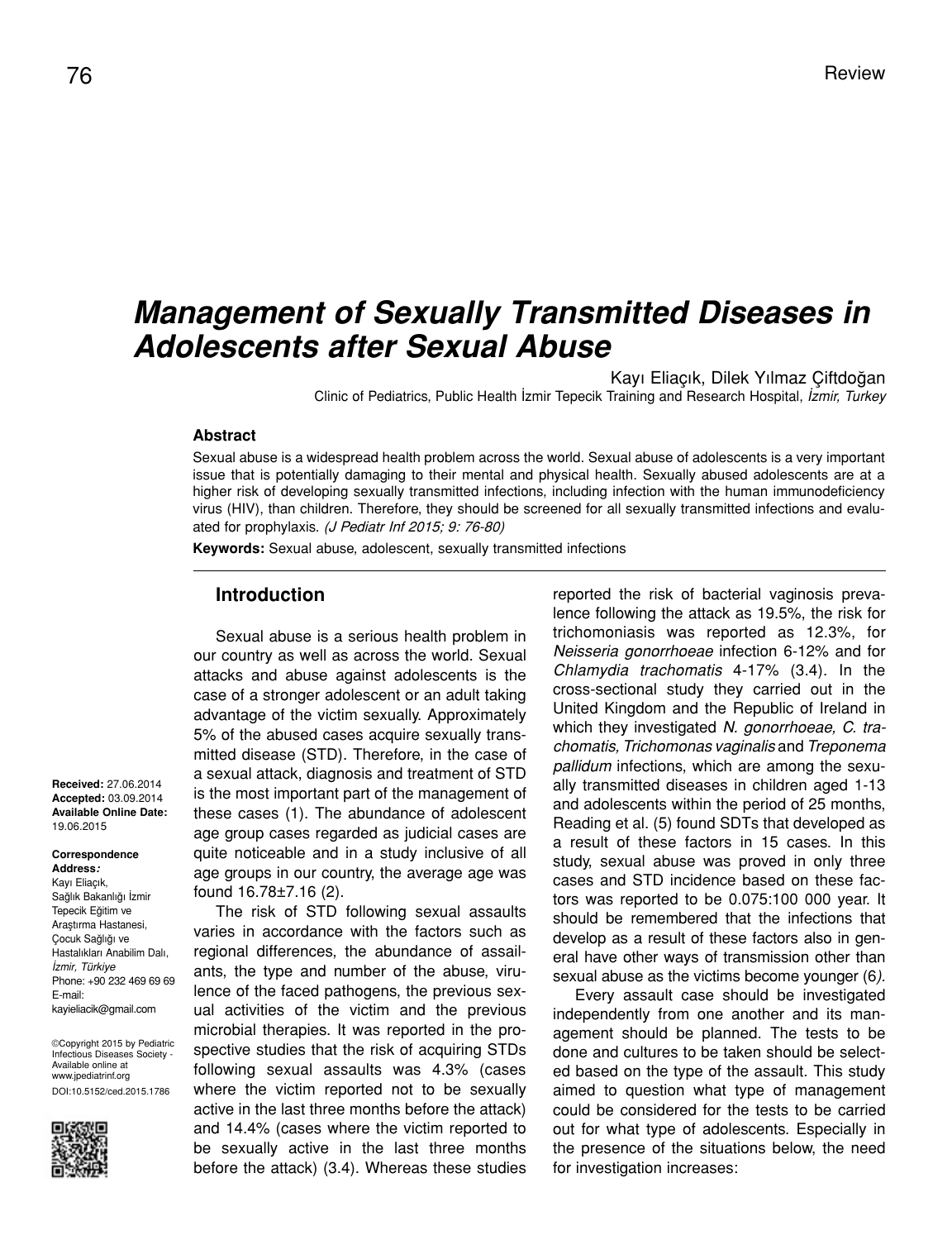\*STD symptoms despite the non-existence of an abuse history

\* The suspected assailant has STDs diagnosis or greater suspicion of STDs (such as multiple sexual partners or a previous STD history)

\* Insistence of the adolescent and/or the family on an investigation

\* Sexual assault has resulted in genital, oral or anal penetration and the presence of ejaculation

The tests to be done based on the suspected STD type are illustrated in Table 1. Many experienced experts on this subject recommend these tests to be done comprehensively as the adolescents especially may have the possibility of an underlying asymptomatic infection. As far as individual cases are concerned, the necessary tests should be decided in consideration of history, physical examination and regional data. The tests should include *N. gonorrhoeae, C. trachomatis, T. vaginalis,* HIV, HBV and bacterial vaginosis (7, 8).

Similarly, there are some sources that state that the necessary tests can be demanded for the herpes virus if there is clinical need for it (e.g. Genital vesicles) (9). In a scanning done in our country, HSV-2 IgM serapositivity was found 7.3% (10). The brief use of acyclovir and prophylaxis, which do not have an important side effect against HSV-2 following a sexual abuse, can be the subject of future studies.

As these tests are to be used as legal evidence, all the labelling and laboratory transfers should be done with great care and monitored. The tests should be selected among those that have highest level of specificity and precision due to the sensitivity of the sexual abuse. The value of nucleic acid amplification tests to be done for gonore is limited and their precision depends on the tests. For the interpretation of this test and for the cross-reactions likely to be formed by the Neisseria strains, a specialist should be consulted. NAATs tests can be used for *Chlamydia trachomatis* as confirmation in cases where the results were obtained through another tests or where culture tests are not possible. For gonore and chlamydia, it may be necessary to take cultures from the regions where there was contact such as vagina or cervix, anus and pharynx. The results of these culture tests have the quality of golden standard evidence in the law (11, 12).

The case should be examined again and this examination should be carried out nearly 2-6 weeks after the last detected abuse and additional samples should be taken after this evaluation. In the follow-up, another evaluation should be done after 3 or 6 months; serologic tests may need to be carried out for syphilis, HIV and if necessary hepatices B (9).

### **Prophylaxis after the sexual abuse**

While many specialists today do not recommend a routine antimicrobial prophylaxis following a sexual abuse before adolescence, since the presence of previously acquired asymptomatic infection in those who presented with in the first 72 hours after the assault in adolescence especially in girls is very risky for the new infections to be acquired from the assailant and pelvic inflammatory disease in this age group, many specialist commonly believe that prophylaxis should be given to this group (7). All those to whom prophylaxis has been given should be screened for the likely related STDs (Table 1). The cases that are beyond their menarch period should be examined for pregnancy before the onset of infection prophylaxis or urgent contraception. The prophylaxis to be given is presented in Table 2. The ampirical treatment to be given should include *N. gonorrhoeae, C. trachomatis, T. vaginalis,* HIV, HBV and bacterial vaginosis.

It was demonstrated that the prophylaxis applied against perinatal or occupational exposures was effective

| Microorganism/<br>Infection disease | Test                                                                                                                                |
|-------------------------------------|-------------------------------------------------------------------------------------------------------------------------------------|
| Neisseria gonorrhoeae               | Rectum, throat, urethra (in males), and vagina cultures                                                                             |
| Chlamydia trachomatis               | Rectum, urethra (in males), and vagina cultures                                                                                     |
| Syphilis                            | If there is one, dark-field investigation from the chancre, blood samples 6, 12 and 24 weeks after the<br>abuse for serologic tests |
| Hepatitis B virus                   | If the victim was not vaccinated three doses of hepatitis B, assailant's and victim's hepatitis B surface<br>antigens are examined  |
| Herpes simplex virus<br>(HSV)       | Viral culture from the local sample, additionally if the lesion is big and closed polymerase chain reaction test                    |
| Bacterial vaginosis                 | Wet preparate from vaginal secretion, pH and potassium hydroxide test or gram staining                                              |
| Human papilloma virus               | Physical examination, additionally lesion biopsy if the diagnosis is suspicious                                                     |
| Trichomonas vaginalis               | Wet preparate from vaginal secretion or culture                                                                                     |
| Pediculosis pubis                   | Seeing the eggs, larvas and phthirus with naked eyes or via magnifying glasses                                                      |

**Table 1.** STD tests in sexually abused cases (11)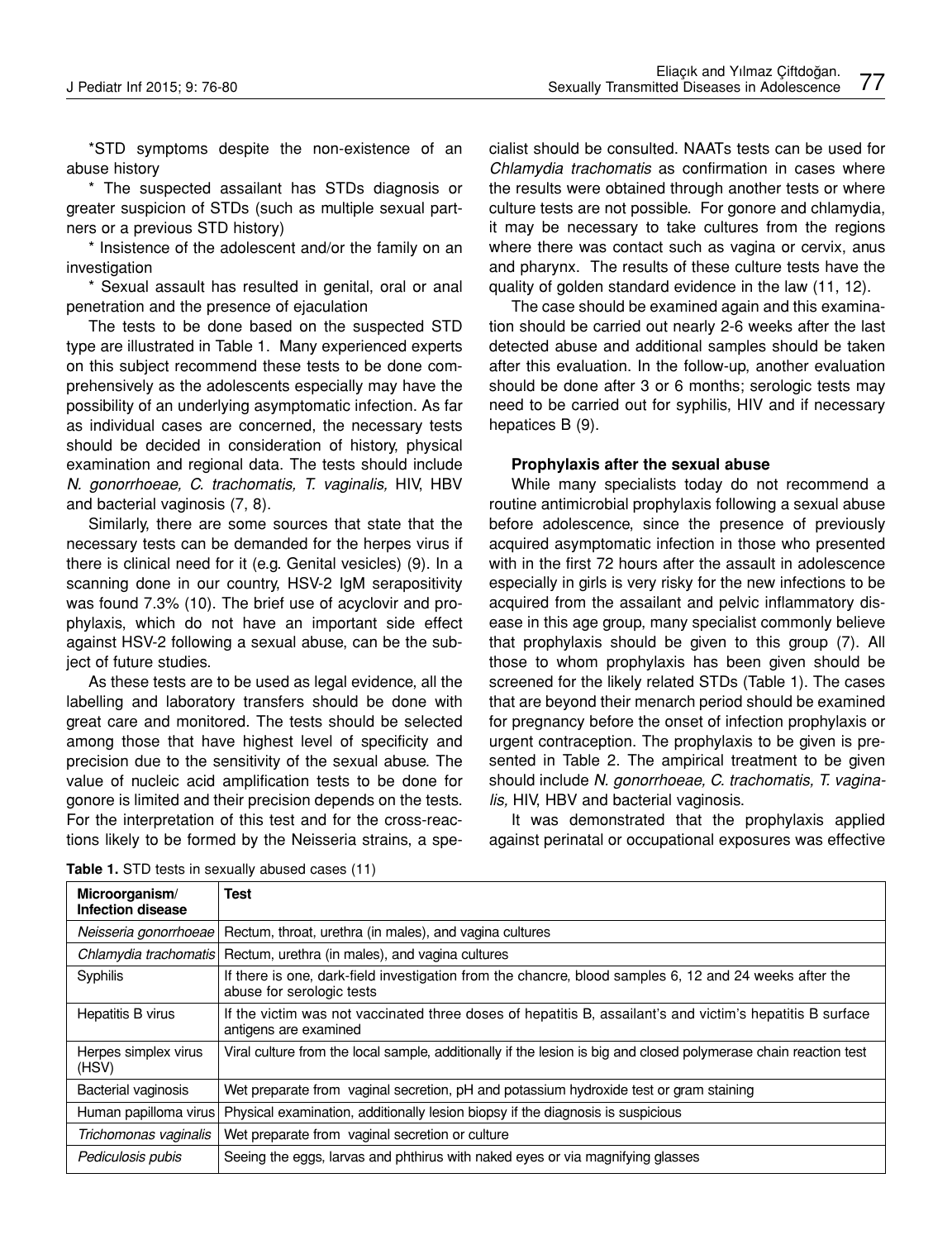| For N. Gonorrhoeae infection                                                                                                                                                                                                           | Ceftriaxone, 250 mg, IM, one dose or Cefixime, 400 mg, oral, one dose                                                                                     |  |  |
|----------------------------------------------------------------------------------------------------------------------------------------------------------------------------------------------------------------------------------------|-----------------------------------------------------------------------------------------------------------------------------------------------------------|--|--|
| For C. Trachomatis infection                                                                                                                                                                                                           | Azithromycin, 1 g, oral, one dose or Doxycycline, 100 mg, oral, two times a day for seven<br>days (in the absence of pregnancy)                           |  |  |
| For trichomoniasis and bacterial vaginosis                                                                                                                                                                                             | Metronidazole, 2 g, oral, one dose                                                                                                                        |  |  |
| For hepatitis B virus                                                                                                                                                                                                                  | It is administered if the hepatitis vaccination is not complete in the first examination.<br>Booster doses 1-2 months and 4-6 months after the first dose |  |  |
| For HIV infection                                                                                                                                                                                                                      | It changes according to the regional conditions and characteristics of the abuse                                                                          |  |  |
| Urgent contraception                                                                                                                                                                                                                   |                                                                                                                                                           |  |  |
| Levonorgestrel 1.5 mg only once or From 20-30 µg etinil estradiol from the oral contraceptive drugs + 0.1-0.15 mg levonorgestrel or 0.3 mg norgestrel-inclusive<br>drugs, 2 pieces at one time, once every twelve hours for three days |                                                                                                                                                           |  |  |

**Table 2.** Prophylaxis in adolescent cases after sexual abuse (8, 11, 12)

**Table 3.** HIV prophylaxis recommendation after the abuse by the AIDS Institute of the New York Regional Health Unit (19)

| 10 years old -<br>13 years old                                                           | Zidovudine (9 mg/kg, two times a day) $+$<br>Lamivudine $(4 \text{ mg/kg}, \text{two times a day}) +$<br>Lopinavir/Ritonavir<br>(Lopinavir 10 mg/kg / Ritonavir 2.5 mg/ kg two times a day)                                                        |  |
|------------------------------------------------------------------------------------------|----------------------------------------------------------------------------------------------------------------------------------------------------------------------------------------------------------------------------------------------------|--|
| >13 year old                                                                             | Zidovudine 300 mg PO, two times a day + Lamivudine 150 mg PO, two times a day [Combined treatment:<br>Combivir 1 tablet PO, can be given two times a day] +<br>Tenofovir 300 mg PO, one dose a day or<br>Zidovudine 300 mg PO, two times a day $+$ |  |
|                                                                                          | Emtricitabine 200 mg PO one dose a day+ Tenofovir 300 mg PO one dose a day                                                                                                                                                                         |  |
| AIDS: acquired immun deficiency syndrome; HIV: human immunodeficiency virus; PO: peroral |                                                                                                                                                                                                                                                    |  |

in preventing the HIV infection. Together with this information, in the cases that suffered from sexual abuse in this childhood adolescence, the question of 'how useful HIV prophylaxis is' is one of those questions begging for an answer. After only one sexual attack, it has a low risk for HIV to be transmitted through secretions or bloodborne from the abuser to the victim (13). It was reported that HIV transmission risk in cases that were exposed to ejaculation after vaginal or anal penetration in sexual abuse cases was 2 in 1000. This ratio is very low in comparison to syphilis, gonore and HBV transmissions in the STD after the sexual abuse. The researchers in this study are of the opinion that the tests to be done or the prophylactic therapy to be started right after the assault will not be useful (14).

However, in the case of the victim who presented with in the first 72 hours experienced mucosal exposure in the secretions, in the case of a repetitive abuse, in the presence of oral, vaginal and/or anal trauma and especially if the assailant is known to be HIV positive or has the high risk of it, commencing prophylaxis against HIV should be considered (9). Prophylaxis should be commended within the first four hours if possible, if not, at least in the first 72 hours. On a case basis, in the case of an assailant who is known to be HIV positive has a contact in the oral, vaginal or anal regions, traumatization of these regions, the type of the region subjected to ejaculation, the viral load during ejaculation and having a underlying STD will change the need for prophylaxis. In general, even though the use of

antiretroviral agent is recommended following the needle puncture, the same recommendation is not offered after an assault (13). Some research articles suggest that all the victims can be offered HVI prophylaxis in the first 72 hours after the assault; the rationale of this suggestion lies in the fact that the HIV transmission risk is known following the sexual assault. Due to the nature of the possible sexual assault, the contact is more traumatic and this eventually increases the risk of transmission (15). If it is the case of the assailant known to be HIV positive, an experienced infection specialist should be consulted and the 28-day prophylaxis treatment should be commenced as soon as possible. However, there is no clinical study in the literature on the use of HVI prophylaxis for adolescent patients (16, 17).

There is no clinical data on which regime is better and more effective in the applications of antiretroviral prophylaxis after sexual abuses. AAP stated in 2002 that in the presence of prophylaxis indications, many clinicians preferred the prophylaxis three-drug regime inclusive of zidovudine, lamivudine and nelfinavir; however, due to the possible toxicity and side effects of the drugs, some clinicians preferred the duo prophylaxis regime of zidovudine and lamivudine (18, 19). Today, the guidebooks recommend the three-drug treatment regime. In Table 3, the New York regional Health Unit presented the antiretroviral prophylaxis practices that the AIDS Institute recommended for the childhood age group and adolescents after the abuse. All the patients to whom prophylaxis is given and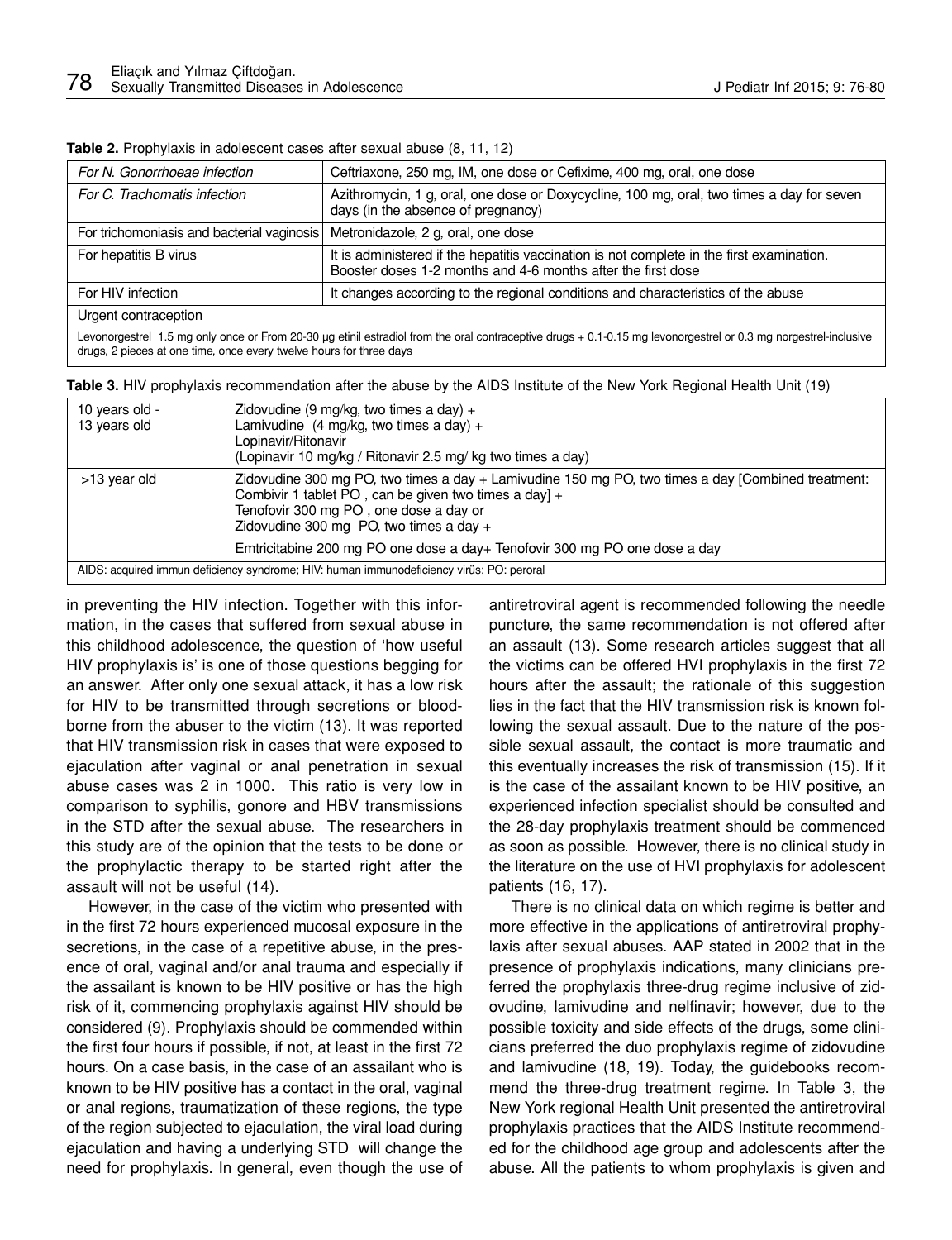their families should be clearly informed of the efficiency of antiretroviral prophylaxis and the toxicity of the drugs together with their possible side effects.

The cases who have not had HBV immunization or who have hepatitis B vaccine non-responsiveness should be administered the first dose of HBV immediately (20- 22). Subsequent to the first dose, two doses of the vaccine in compliance with the HBV vaccination schedule are administered (In the  $1<sup>st</sup>$  and  $6<sup>th</sup>$  months). If the sexually assaulted adolescent was previously administered the hepatitis B vaccine and the response is known, regardless of the serologic indicators of the assailant against the hepatitis B infection, active or passive immunization is not recommended with the anticipation that the victim will not suffer from transmission (22). If the assailant's hepatitis B surface antigen (HBsAg) positivity is known and the assaulted victim does not have hepatitis B vaccination, or the victim has hepatitis B non-responsiveness, the patient, together with the vaccination, should be administered hepatitis B immunoglobulin with the dose of ( HBIG) 0.06 mL/kg (22, 23). If the victim has "real hepatitis B vaccine non-responsiveness" (the case of Anti-HBs level being ≤ 10 IU/L following the second hepatitis B vaccine schedule due to the hepatitis B vaccine non-responsiveness), administration of the second HBIG is recommended after the first month (22).

If the adolescent is known to be pregnant during the assault and if the first trimester is passed, erythromycin or azithromycin therapy instead of metronidazole and doxycycline treatment is preferred. Finally, tetanus prophylaxis is also recommended in unvaccinated cases (24).

## **Conclusion**

In conclusion, sexual abuse is a health problem that is mostly ignored in our country as well as all over the world. As far as the evaluation of sexually abused adolescents is concerned, considering the STDs in the early stages and giving the necessary preventative treatments are the basis for the management of these cases.

**Peer-review:** Externally peer-reviewed.

**Author Contributions:** Concept - K.E., D.Y.Ç.; Design - K.E., D.Y.Ç.; Supervision - K.E., D.Y.Ç.; Collection and/or Processing - K.E., D.Y.Ç.; Analysis and/or Interpretation - K.E., D.Y.Ç.; Literature Review - K.E., D.Y.Ç.; Writing - K.E., D.Y.Ç.; Critical Review - K.E., D.Y.Ç.

**Conflict of Interest:** No conflict of interest was declared by the authors.

**Financial Disclosure:** The authors declared that this study has received no financial support.

## **References**

- 1. Reynolds MW, Peipert JF, Collins B. Epidemiologic issues of sexually transmitted diseases in sexual assault victims. Obstet Gynecol Surv 2000; 55: 51-7. **[CrossRef]**
- 2. Karanfil R, Keten A, Zeren C, Arslan MM, Eren A. Evaluation of sexual assaults in Turkey. J Forensic Leg Med 2013; 20: 404-7. **[CrossRef]**
- 3. Jenny C. The role of the physician as medical detective. In: Heger A, Emans SJ (eds). Evaluation of the sexually abused child. Oxford: Oxford University Press; 1992. p.51–61.
- 4. Lacey HB. Sexually transmitted diseases and rape: the experience of a sexual assault centre. Int J STD AIDS 1990; 1: 405-9.
- 5. Reading R, Rogstad K, Hughes G, Debelle G. Gonorrhoea, chlamydia, syphilis and trichomonas in children under 13 years of age: national surveillance in the UK and Republic of Ireland. Arch Dis Child 2014; 99: 712-6. **[CrossRef]**
- 6. Kelly P. Does sexually transmitted infection always mean sexual abuse in young children? Arch Dis Child 2014; 99: 705-6. **[CrossRef]**
- 7. Kaufmann M. American Academy of Pediatrics, Committee on Adolescence: Care of the adolescent sexual assault victim. Pediatrics 2008; 122: 462-70. **[CrossRef]**
- 8. Centers for Disease Control and Prevention. Sexually transmitted diseases treatment guidelines, 2010. MMWR Morn Mortal Wkly Rep 2010; 59: 1-110.
- 9. American Academy of Pediatrics, Committee on Adolescence: Care of the adolescent sexual assault victim. Pediatrics 2001; 107: 1476-9. **[CrossRef]**
- 10. Cengiz L, Gelişen O, Sivaslıoğlu A, ve ark. Normal bebek doğumu yapan annelerin serumunda, Eliza ile Herpes simplex virüs IgG ve IgM antikorlarının araştırılması. Türkiye Klinikleri J Gynecol Obst 1995;5:274-9.
- 11. Committee on Infectious Disease American Academy of Pediatrics. Sexually transmitted infections in adolescents and children. In: Pickering LK (ed), Red Book: 2012 Report of the Committee on Infectious Diseases, 29th edition, Elk Grove Village, IL: American Academy of Pediatrics; 2012. p.176-85.
- 12. Centers for Disease Control and Prevention. Update to CDC's sexually transmitted diseases treatment guidelines, 2006. MMWR Recomm Rep 2007; 56: 332-6.
- 13. Centers for Disease Control and Prevention. Antiretroviral postexposure prophylaxis after sexual, injection-drug use, or other nonoccupational exposure to HIV in the United States: recommendation from the US Department of Health and Human Services. MMWR Recomm Rep 2005; 54: 1-20.
- 14. Gostin LO, Lazzarini Z, Alexander D, Brandt AM, Kenneth HM, Silverman DC. HIV testing, counseling, and prophylaxis after sexual assault. JAMA 1994; 271: 1436-44. **[CrossRef]**
- 15. Bamberger JD, Waldo CR, Gerberding JL, Katz MH. Postexposure prophylaxis for human immunodeficiency virus (HIV) infection following sexual assault. Am J Med 1999; 106: 323-6. **[CrossRef]**
- 16. Marc L, Honoré JG, Néjuste P, et al. Uptake to HIV postexposure prophylaxis in Haiti: opportunities to align sexual